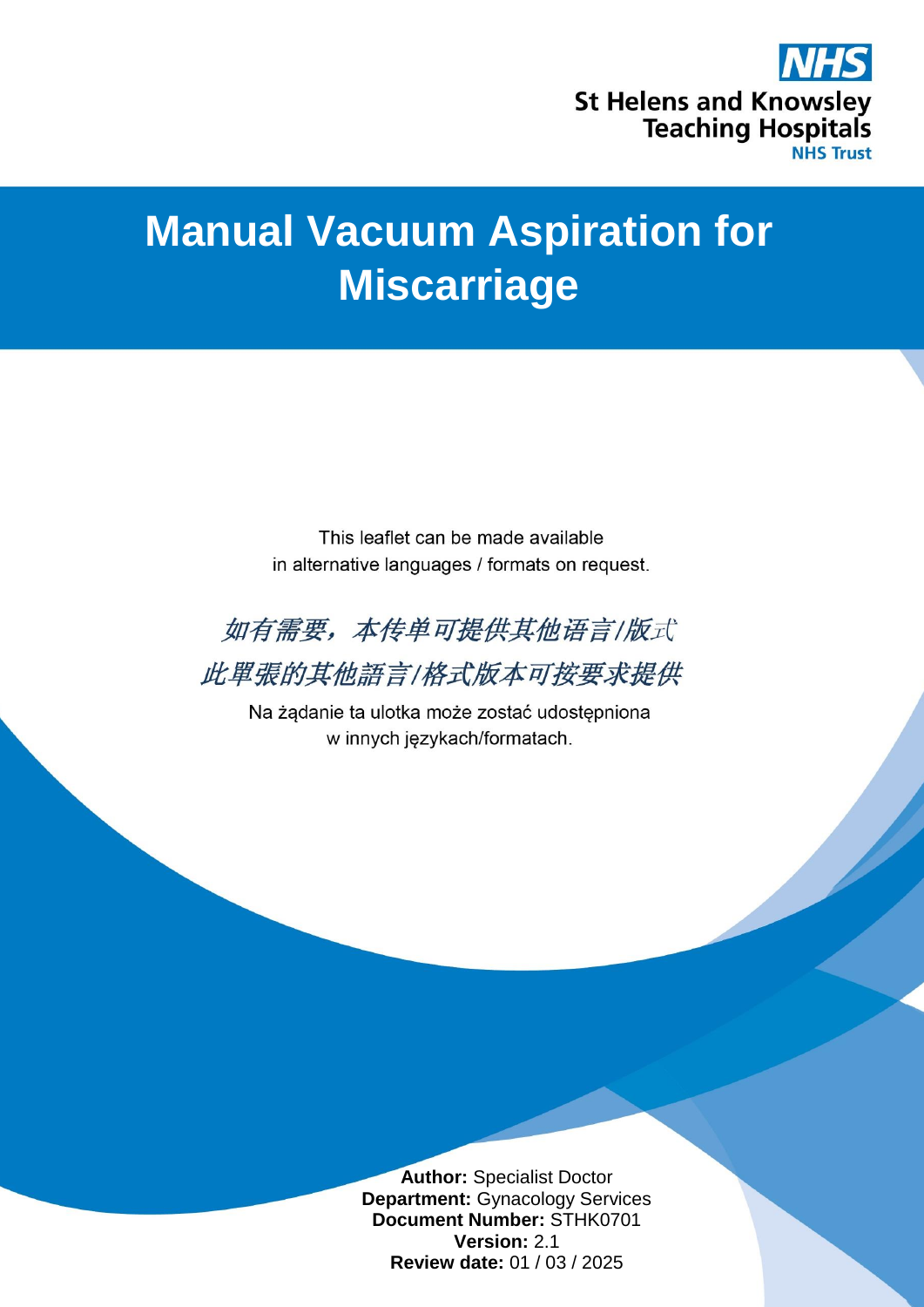We are sorry that you have had a miscarriage. Miscarriage in early pregnancy is very common, with as many as one in four confirmed pregnancies ending this way. To help you get through this difficult time, you should have already received information on different treatment options available. Manual vacuum aspiration (MVA) involves removal of pregnancy tissue using hand-held syringe under local anaesthesia.

### **Intended benefits**

- 98-99%effective
- Avoids an operation under general anaesthetic
- Quicker recovery time than a surgical procedure under anaesthesia

# **Risks of the procedure**

- Heavy bleeding requiring surgical intervention 2.2 women in 100 (Common)
- Moderate bleeding >100mls 2.4 in 100 (Common)
- Infection/Inflammation of the womb requiring readmission to hospital and having antibiotics 1.63 - 6.6 in 100 (common)
- Conversion to general anaesthesia 4.7 in 100 (Common)
- Uterine perforation ( damage to uterine wall) 0.41in 100 (uncommon)
- Severe pain requiring overnight hospital stay 0.81in 100 (Uncommon)

# **Who will perform my procedure?**

This procedure will be performed by:

- A Consultant Gynaecologist / Middle grade doctor who has been trained in the procedure
- A Junior doctor / nurse who has been trained or is training under the supervision of a Consultant Gynaecologist / Middle grade doctor.

#### **Before your procedure**

You will have been seen by one of the staff who will have taken details of your medical history and carry out any necessary clinical examinations and investigations. Please ask us any questions about the procedure, and feel free to discuss any concerns you might have at any time.

- You will not have to stop eating and drinking prior to procedure
- Before reporting to our Gynaecology ward 3E you will be asked to take pain relief tablets.

On admission to ward 3E you will be given vaginal pessary which helps to soften the cervix and makes the procedure easier. Occasionally you may experience some cramps as this medication works. Once this is inserted you will have to stay on the bed as it needs to be placed as close to neck of the womb as possible and if you walk around gravity may cause this to dislodge and be less effective. The main side effects of pessary are pain and bleeding. Other side effects may include diarrhoea (10-30%), vomiting (10-45%) and nausea (40-70%). Dizziness, chills, shivering and fever are also reported.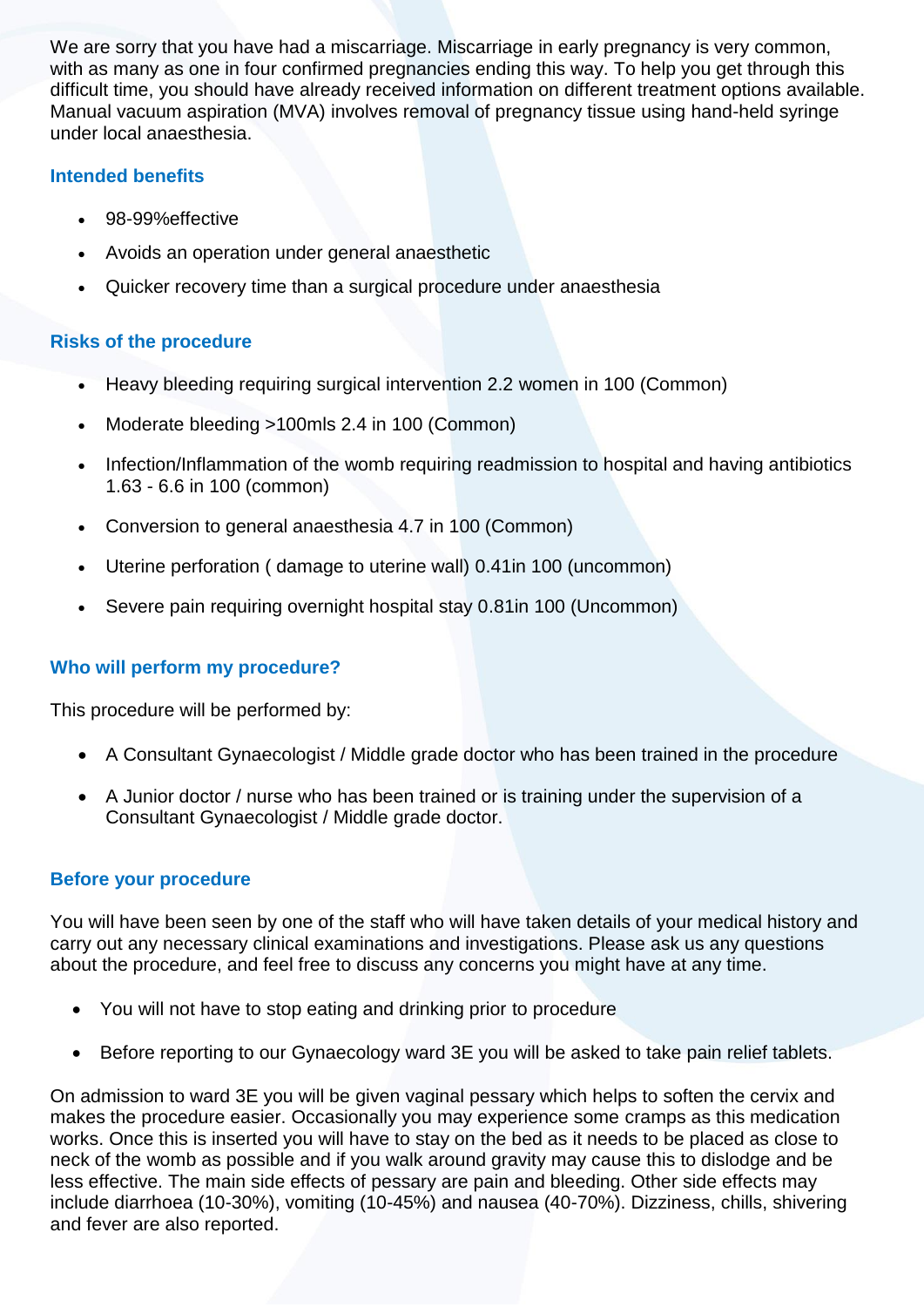#### **During the procedure**

- You will be awake and will be asked to lie on a couch in the procedure room; the nursing staff will assist you into the correct position.
- The doctor doing the procedure will then place the plastic speculum into the vagina to see the cervix and will apply some local anaesthetic gel onto the cervix to numb the area. Rarely we may have to inject local anaesthetic injection into the cervix to reduce the pain. Entonox (gas and air) is also available for pain relief and the staff will help you to use this if this is what you choose.
- The womb neck will then be gently stretched and small thin tubing will be inserted. A small special syringe will then be attached to the tubing and then the tissue removed.
- You will be allowed to rest and recover.

#### **After the procedure**

- You will be allowed to eat and drink normally.
- The nursing staff will be taking your pulse, blood pressure, temperature and monitoring any vaginal bleeding regularly.
- You will be able to leave hospital after two hours provided you are well after the procedure, passed urine and someone will be with you for 24 hours.
- You are able to self-certify absence for up to five days.
- If your blood group is rhesus negative then you will be given an injection of anti-D before leaving.
- You may have period-like pains for a few days; this is normal. Simple painkillers such as Ibuprofen and Paracetamol should help this.
- **If your pain is not relieved by this medication or if you have any other concerns then please contact us:**

**Gynaecology Ward 3E (Green Zone) – 0151 430 1522 (24 hours)**

**Buchanan Suite 0151 430 4356 Monday to Saturday 09.00 – 12.00 : Closed on Sundays and bank holidays**

**You can also attend the A&E at any time if you are concerned about the amount of bleeding you have.**

- You may have some vaginal bleeding for up to three weeks following the procedure and we advise you to use sanitary towels and **not** tampons. Avoid sexual intercourse or swimming until the bleeding has stopped; this is to help prevent any infection.
- Your next period may happen in four to six weeks after the procedure.